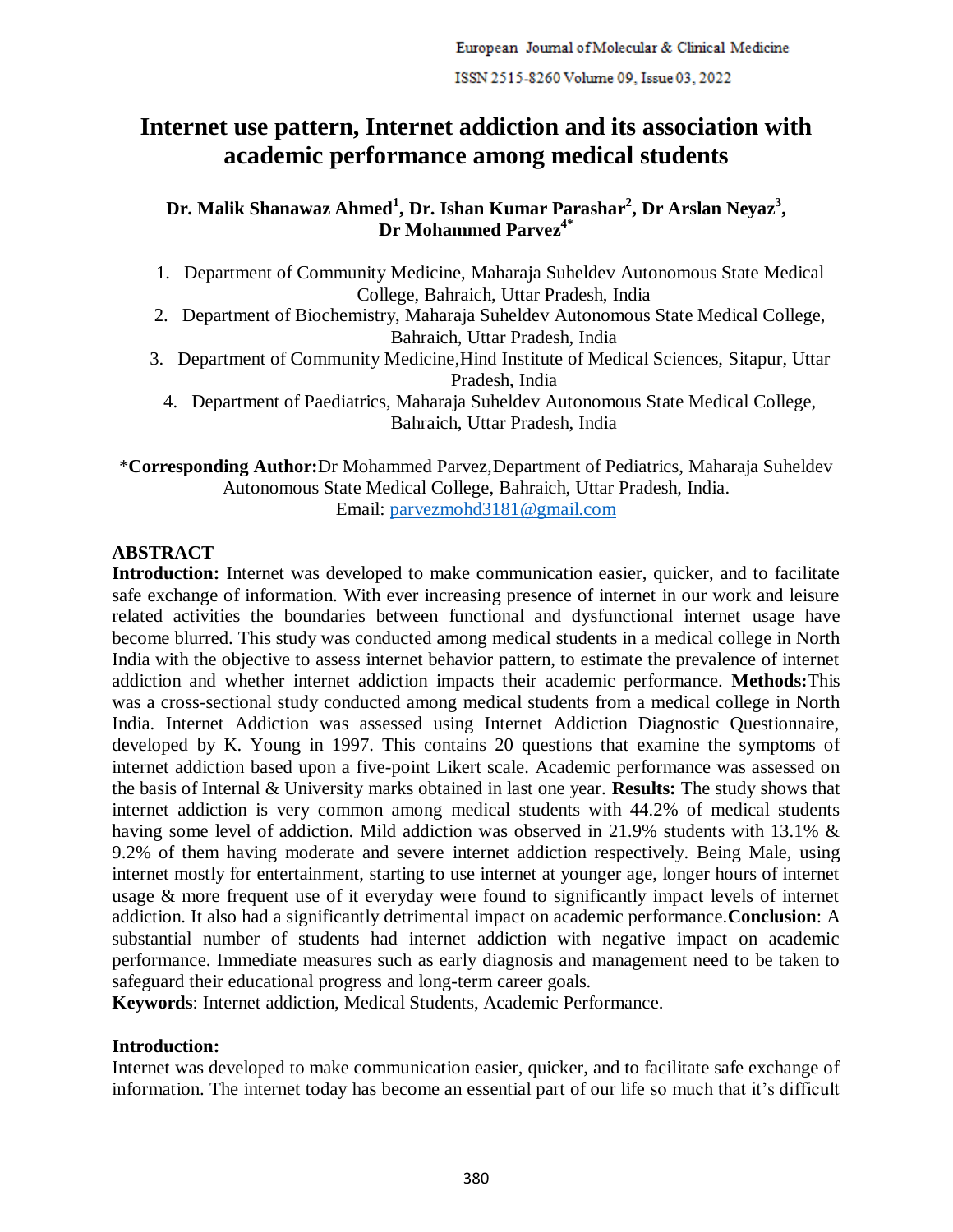#### ISSN 2515-8260 Volume 09, Issue 03, 2022

to imagine our life without it. It has become a major source of information, communication and entertainment. With advent of social media our use of internet for communication has increased manifolds.For medical studentinternet provides a quick source of information including medical research. With advancing technology and emphasis on evidence-based medicine and telemedicine our usage and reliance on internet is bound to increase in near future.

With ever increasing presence of internet in our work and leisure related activities the boundaries between functional and dysfunctional internet usage have become blurred. With increasing usage of internet, we are currently noticing an increasing prevalence of internet addiction  $(IA)^1$ . Dr. Ivan Goldberg was the first to coin the term of internet addiction in 1995 to describe "pathological and compulsive use of internet"<sup>2</sup>. Whether to define internet addiction either as a mentaldisorder or as a behavioral syndrome has been acontroversial topic<sup>3,4</sup>, but recently under Diagnosticand Statistical Manual (DSM-V) it has beencharacterized as diagnosable behavioral condition<sup>5,6</sup>.

Few studies have been conducted to study internet addiction among medical students but not many of them have assessed its relation to academic performance. This study was conducted among medical students in a medical college in North India with the objective to assess internet behavior pattern, to estimate the prevalence of internet addiction and whether internet addiction impacts their academic performance.

### **Material and Methods:**

This cross-sectional study was conducted amongstudents in a medical college in North India. All medical students of all batches who had at least appeared in First Professional exams and were willing to participate were included in the study. Students who were already diagnosed with psychological distress or any systemic illness were excluded from study. Ethical clearance was taken from institutional ethics committee and written informed consent was taken from students before enrollment in study.

Data was collected using a pre-tested questionnaire. The questionnaire consisted questions regarding socio-demographic profile and internet usage pattern. Modified BG Prasad classification was used to assess socio-economic status of the familyto which the student belonged. Internet Addiction was assessed using Internet Addiction Diagnostic Questionnaire  $(IAT)$ , developed by K. Young in 1998<sup>7</sup>. This contains 20 questions that examine the symptoms of IA based upon a five-point Likert scale<sup>8,9</sup>. The psycho- metric properties of the IAT showed that it's a reliable and valid measure (Cronbach's  $\alpha=0.76$ ) that has been used in various researches on IA<sup>10</sup>. The severity impairment index denoting IA was determined as follows<sup>8,9</sup>: None: 0-30 points

Mild: 31–49 points. (Respondent is an average online user who may surf the Web a bit too long at times, but has control over your usage.)

Moderate: 50–79 points. (Respondent may be experiencing occasional or frequent problems because of the Internet and consider its full impact on life.)

Severe: 80–100 points: (Respondent has significant problems in life due to Internet usage and should evaluate the impact of the Internet and address the problems directly caused by Internet usage.)

Professional, Internal assessment & Sessional marks of past one year in their respective subjects were collected from the concerned departments and the average mark was calculated for assessment of academic performance. Total marks were converted into percentage of marks achieved on average for analysis purpose.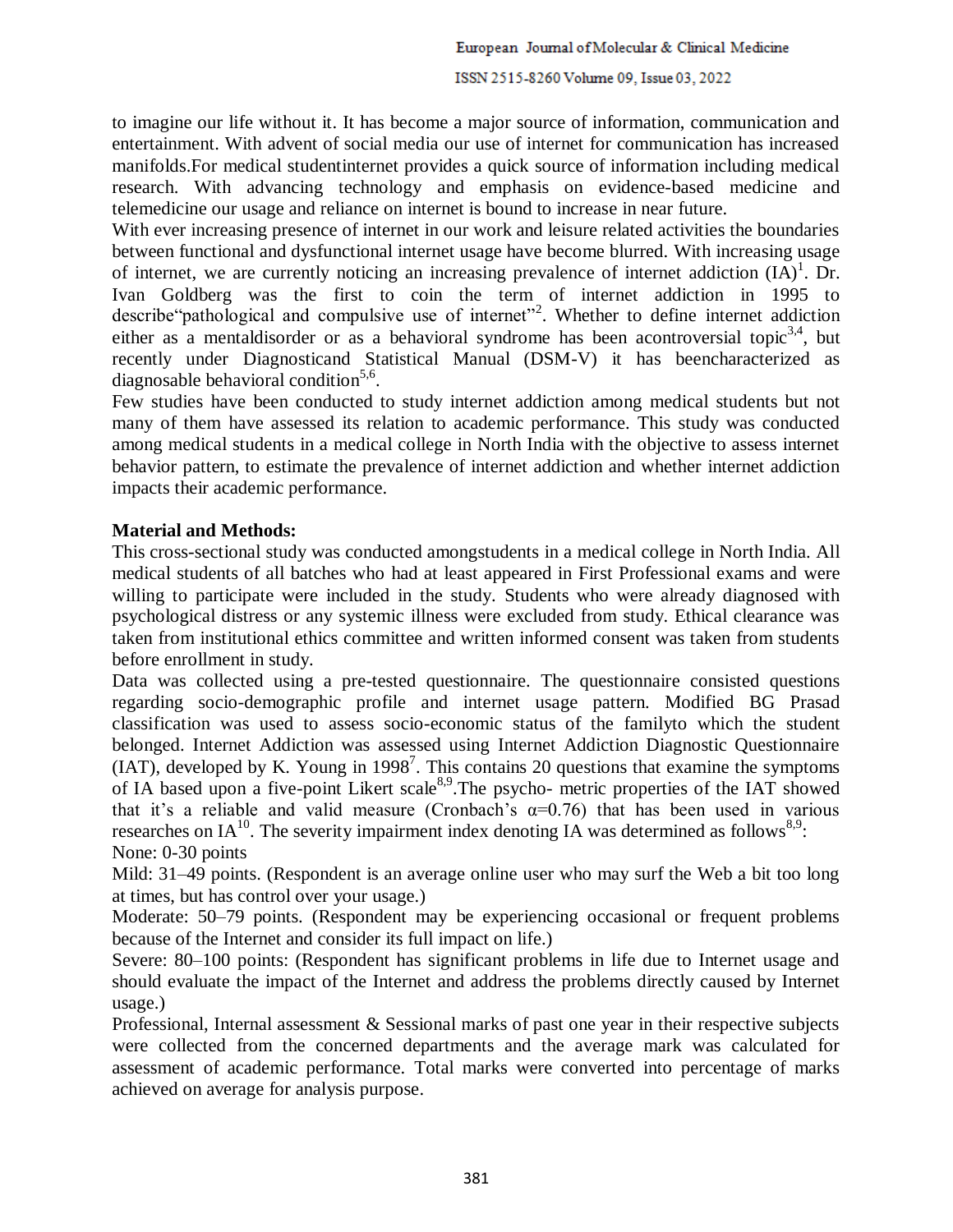#### ISSN 2515-8260 Volume 09, Issue 03, 2022

The questionnaire was self-administered andidentifiers such as name or roll number were not asked in order to maintain privacy and elicit fair responses. Data entry and Statistical analysis was done using SPSS 20. Chi square test was used for categorical variables. Association between academic scores and IAT scores was assessed using Pearson's correlation coefficient.

### **Results**

The study was conducted to assess internet usage pattern, it's addiction and its impact on academic performance of medical students. A total of 360 students participated in this study. Table 1 depicts the demographic profile and internet usage pattern. Majority of students (65%) were males and belonging to urban areas (68.9%). Almost everyone was staying in hostel (92.2%) with very few day scholars. Mean age of students was 20.6 years. Most of them (63.1%) started using internet between the age of 15-18 years with 87.5% preferring portable gadgets like smartphones and tablets for accessing internet. Facebook and WhatsApp accounts were held by 84.2% & 96.7% respectively. Facebook account was accessed more than 3 times a day by 29.4 % students with 22.4 % of them checking the WhatsApp message as soon as they received one. Only 30% had their major reason for internet usage being academic. WhatsApp was preferred tool of communication for 53.1% of students with more than 70% of them stayed actively online for more than 2 hours a day.

As per IAT scores IA was noted in 44.2% of medical students. Mild addiction was observed in 21.9% students with 13.1% & 9.2%of them having moderate and severe IA respectively (Table 2).

Factors affecting IA were also assessed in this study and the results for the same is depicted in table 3. Males were significantly more addicted with early age of access to internet and being actively online for longer durations also had significant association with internet addiction. Those using internet mainly for academic purpose were less likely to be addicted to it. Significantly higher frequency of access to Facebook & WhatsApp were noticed in those addicted to internet. Socio-economic status, place of residence and hometown being urban or rural had no significant impact on prevalence of IA.

Marks obtained in university, pre-university and sessional exams were taken from respective departments and percentage of marks was calculated for each student. Correlation of marks obtained with IAT scores was looked into. Higher IAT scores show more addiction. A significantly negative correlation was observed between percentage of marks obtained and IAT scores with correlation coefficient, r being -0.13 with p value of 0.01.

| $\mathbf{\sigma}$<br>0<br>Variable |             | n(%        |
|------------------------------------|-------------|------------|
| Gender                             | Male        | 234(65)    |
|                                    | Female      | 126(35)    |
| Home Town                          | Rural       | 248 (68.9) |
|                                    | Urban       | 112(31.1)  |
| Place of Residence                 | Hostel      | 332 (92.2) |
|                                    | Day Scholar | 28(7.8)    |
| Socio-economic Class               |             | 85 (23.6)  |
|                                    | П           | 119(33.1)  |
|                                    | Ш           | 82 (22.8)  |
|                                    | IV          | 46 (12.8)  |

**Table 1: Demographic variables and internet use pattern among medical students**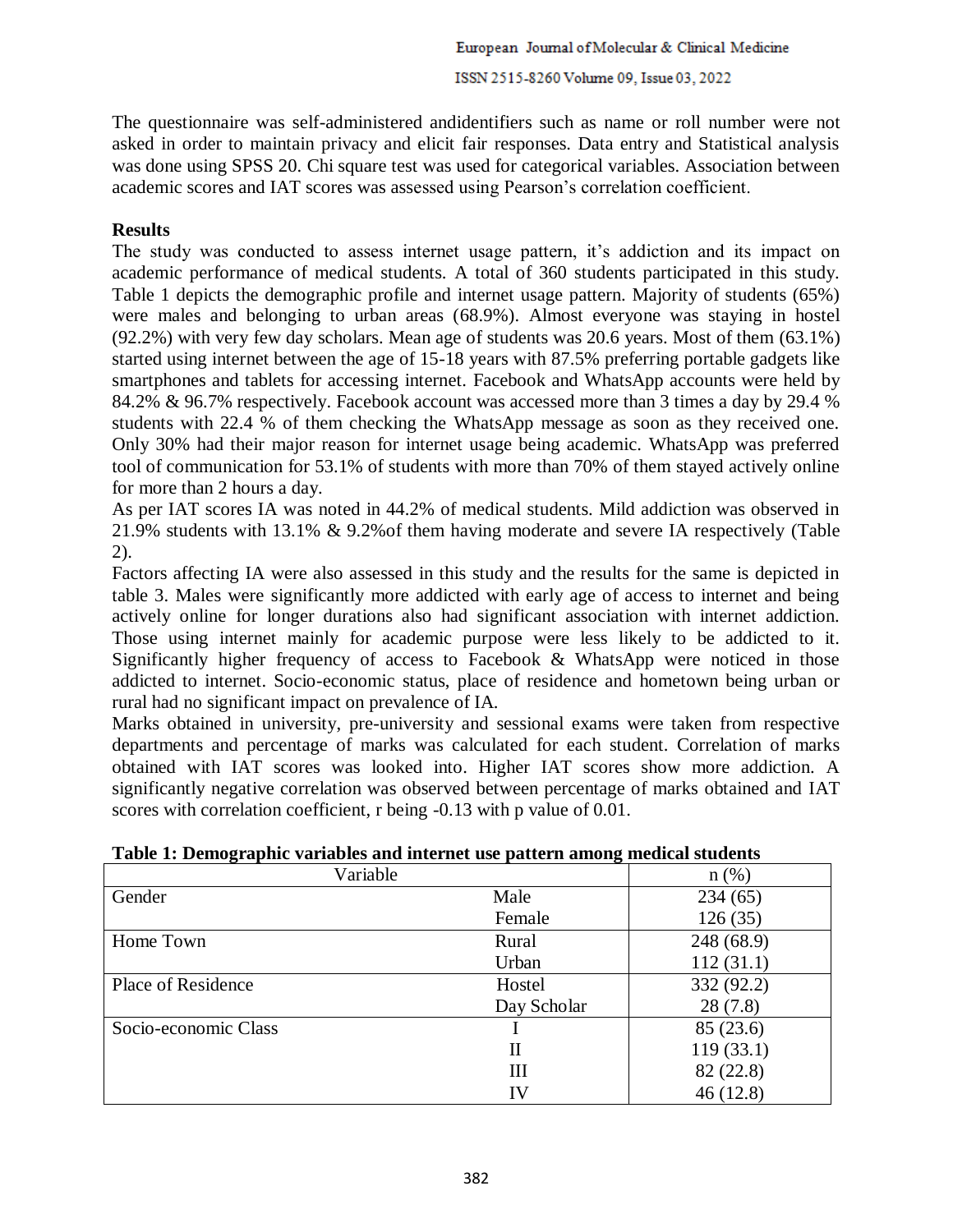|                                        | V                 | 28(7.8)    |
|----------------------------------------|-------------------|------------|
| Age at first internet usage            | $<$ 10            | 48 (13.3)  |
|                                        | $10 - 15$         | 227(63.1)  |
|                                        | $15 - 18$         | 73 (20.3)  |
| >18                                    |                   | 12(3.3)    |
| <b>Preferred Gadget</b>                | Portable          | 315 (87.5) |
|                                        | Non-portable      | 45(12.5)   |
| Major internet usage for               | Entertainment     | 252 (70)   |
|                                        | Academic          | 108(30)    |
| On Facebook                            | Yes               | 303 (84.2) |
|                                        | N <sub>0</sub>    | 57 (15.8)  |
| <b>Access Facebook</b>                 | >3 times a day    | 89 (29.4)  |
|                                        | 1-2 times a day   | 117 (38.6) |
|                                        | 1-2 times a week  | 57 (18.8)  |
|                                        | 1-2 times a month | 40(13.2)   |
| WhatsApp                               | Yes               | 348 (96.7) |
|                                        | N <sub>o</sub>    | 12(3.3)    |
| Access WhatsAppAs soon a message comes |                   | 78 (22.4)  |
|                                        | Many times, a day | 152 (43.7) |
|                                        | 1-2 times a day   | 82 (23.6)  |
|                                        | 1-2 times a week  | 27(7.8)    |
|                                        | 1-2 times a month | 9(2.6)     |
| Preferred Communication Tool           | Email             | 32(8.9)    |
|                                        | Facebook          | 91 (25.3)  |
| WhatsApp                               |                   | 191(53.1)  |
|                                        | Others            | 46(12.8)   |
| Time spent online                      | $<$ 2 hours       | 83(23.1)   |
|                                        | 2-4 hours         | 168 (46.7) |
| $>4$ hours                             |                   | 109(30.3)  |

## ISSN 2515-8260 Volume 09, Issue 03, 2022

# **Table 2: Prevalence of Internet Addiction among Medical Students**

| <b>Internet Addiction</b> | n (%)       |
|---------------------------|-------------|
| None                      | 201 (55.8)  |
| Mild                      | 79 (21.9)   |
| Moderate                  | 47(13.1)    |
| Severe                    | (9.2)<br>33 |

# **Table 3: Factors associated with internet addiction**

| Variable           |        | N <sub>o</sub> | Mild      | Moderate  | Severe    | P value |
|--------------------|--------|----------------|-----------|-----------|-----------|---------|
|                    |        | Addiction      | Addiction | Addiction | Addiction |         |
| Gender             | Male   | 118(50.4)      | 56 (23.9) | 34(14.5)  | 26(11.1)  | 0.03    |
| Female             |        | 83 (65.9)      | 23(18.3)  | 13(10.3)  | 7(5.6)    |         |
| Home Town          | Rural  | 134(54.0)      | 59(23.8)  | 33(13.3)  | 22(8.9)   | 0.6     |
|                    | Urban  | 67(59.8)       | 20(17.9)  | 14(12.5)  | 11(9.8)   |         |
| Place of Residence | Hostel | 181 (55.2)     | 75(22.6)  | 44(13.3)  | 32(9.6)   | 0.3     |
| Day Scholar        |        | 20(71.4)       | 4(14.3)   | 3(10.7)   | 1(3.6)    |         |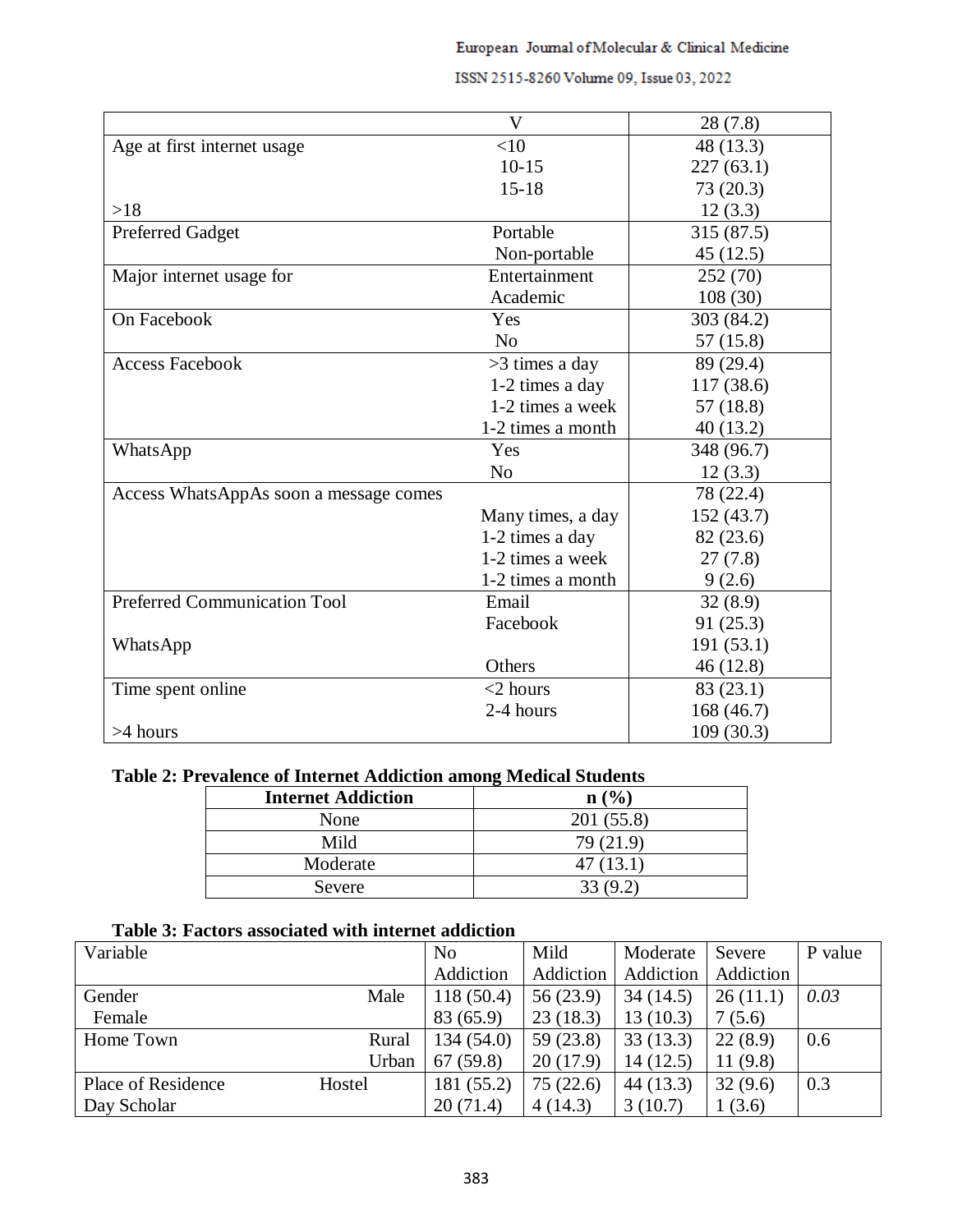#### European Journal of Molecular & Clinical Medicine

| <b>Preferred Gadget</b>                | Portable          | 169(53.7) | 73(23.2)  | 44 (14.0) | 29(9.2)  | 0.1     |
|----------------------------------------|-------------------|-----------|-----------|-----------|----------|---------|
| Non-Portable                           |                   | 32(71.1)  | 6(13.3)   | 3(6.7)    | 4(8.9)   |         |
| Major internet usage for               | Entertainment     | 126(50.0) | 60(23.8)  | 38(15.1)  | 28(11.1) | 0.005   |
|                                        | Academic          | 75 (69.4) | 19(17.6)  | 9(8.3)    | 5(4.6)   |         |
| Time spent online                      | $<$ 2 hr          | 47(56.6)  | 25(30.1)  | 7(8.4)    | 4(4.8)   | 0.001   |
|                                        | $2-4$ hr          | 125(74.4) | 21(12.5)  | 12(7.1)   | 10(6.0)  |         |
| $>4$ hr                                |                   | 29(26.6)  | 33(30.3)  | 28 (25.7) | 19(17.4) |         |
| Age at first internet usage            | $<$ 10 years      | 20(41.7)  | 19(39.6)  | 7(14.6)   | 2(4.2)   | 0.02    |
| $10-15$ years                          |                   | 138(60.8) | 36(15.9)  | 29(12.8)  | 24(10.6) |         |
| $16-18$ years                          |                   | 35(47.9)  | 22(30.1)  | 10(13.7)  | 6(8.2)   |         |
| $>18$ years                            |                   | 8(66.7)   | 2(16.7)   | 1(8.3)    | 1(8.3)   |         |
| <b>Access Facebook</b>                 | $>3$ times a day  | 29(32.6)  | 22(24.7)  | 21(23.6)  | 17(19.1) | < 0.001 |
| 1-2 times a day                        |                   | 58 (49.6) | 33(28.2)  | 16(13.7)  | 10(18.6) |         |
|                                        | 1-2 times a week  | 27(47.4)  | 18(31.6)  | 7(12.3)   | 5(8.8)   |         |
|                                        | 1-2 times a week  | 30(75.0)  | 6(15)     | 3(7.5)    | 1(2.5)   |         |
| Access WhatsAppAs soon a message comes |                   | 22(28.2)  | 23(29.5)  | 19(24.3)  | 14(18.0) | < 0.001 |
|                                        | Many times, a day | 97(63.8)  | 28 (18.4) | 15(9.9)   | 12(7.9)  |         |
| 1-2 times a day                        |                   | 48 (58.5) | 20(24.4)  | 9(11.0)   | 5(6.1)   |         |
| 1-2 times a week                       |                   | 17(63.0)  | 6(22.2)   | 3(11.1)   | 1(3.7)   |         |
| 1-2 times a month                      |                   | 5(55.6)   | 2(22.2)   | 1(11.1)   | 1(11.1)  |         |
| Socio-economic Class                   | $\bf{I}$          | 48(56.6)  | 19(22.4)  | 10(11.8)  | 8(9.4)   | 0.9     |
|                                        | $\mathbf{I}$      | 68 (57.1) | 25(21.0)  | 15(12.6)  | 11(9.2)  |         |
|                                        | III               | 48 (58.5) | 26(31.7)  | 11(13.4)  | 7(8.5)   |         |
|                                        | IV                | 25(54.3)  | 10(21.7)  | 7(15.2)   | 4(8.7)   |         |
|                                        | V                 | 12(42.9)  | 9(32.1)   | 4(14.3)   | 3(10.7)  |         |

#### ISSN 2515-8260 Volume 09, Issue 03, 2022

### **Discussion**

In our study, we found that 44.2% of students were having some level of IA. This was similar to Krishnamurthy et al in Bangalore reporting  $45.8\%$  prevalence of  $IA<sup>11</sup>$ . There has been a wide variation in prevalence of IA noted across the world<sup>12,13,14</sup>. While some authors have reported prevalence to be as low as  $1.98\%$ <sup>12</sup>some have reported it to be as high as  $61.4\%$ <sup>15</sup>. This can be attributed to different study methodologies and study settings. With increasing advances in technology and cheaper cost of internet in India IA is likely to increase in future. Also due to Corona Virus Pandemic students are online for longer period of times for academic purposes. In order to maintain social distancing their outdoor activities are also getting restricted. This may lead them to be online for longer duration during leisure time which may increase prevalence of IA.

Our study reported 9.2% students to be having severe IA. Prevalence rate of severe IA in various studies across the world range from  $0.3\%$  to  $13.2\%$ <sup>16-21</sup>. Moderate IA was reported by us in 13.1% of students. Other authors have reported prevalence of moderate IA between 7.4% to15.2% in India and other countries<sup>16,17,22,23</sup>. Internet availability, accessibility & cultural acceptance may be responsible for this variation across the world.

Male students were found to more addicted to internet when compared to their female counterparts. Most studies on IA have reported similar findings<sup>11, 15-17</sup>. This can be because many authors have found that there is a higher involvement of males in internet chatting, online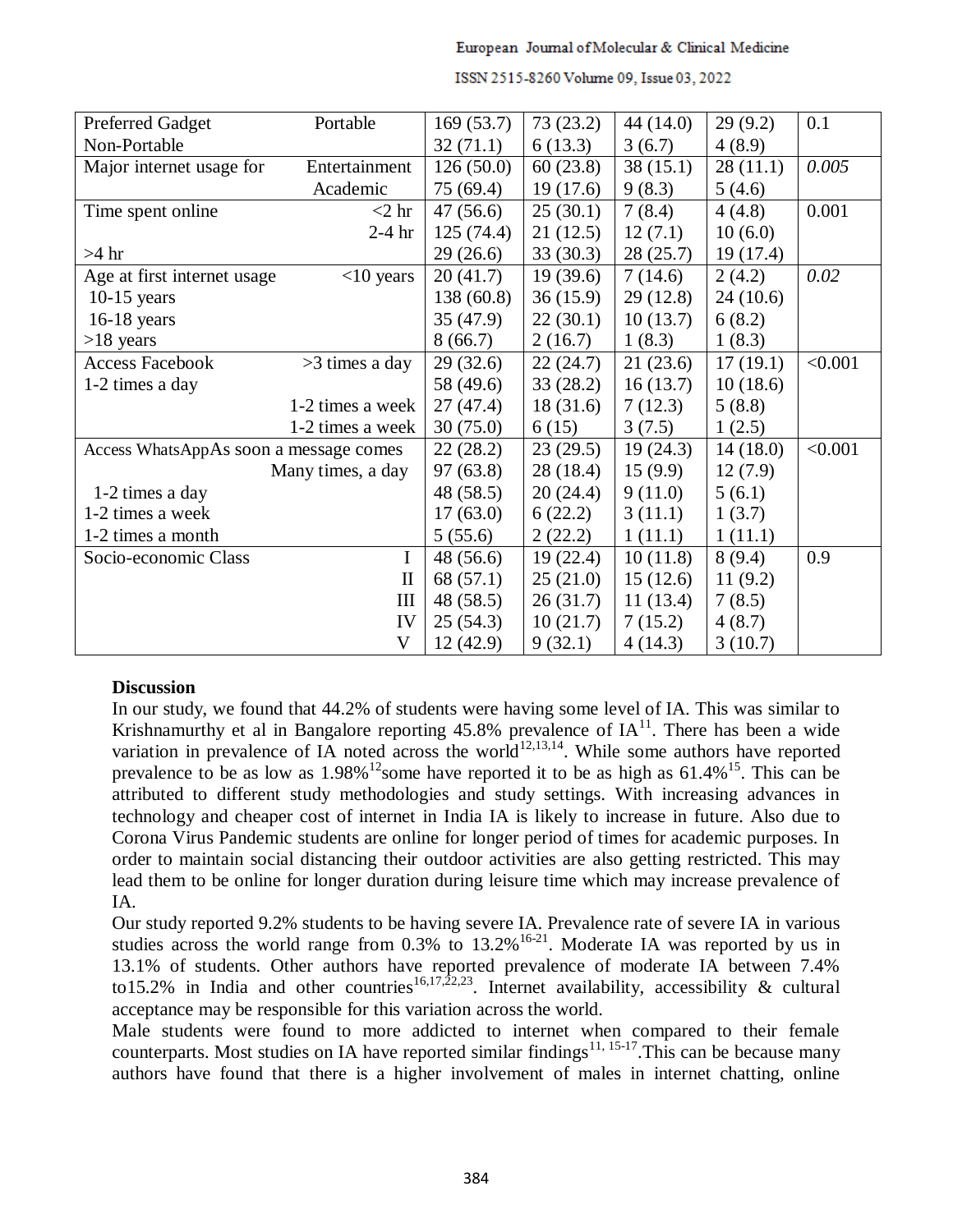gaming, online gambling & pornography since most cultures offer lesser social restriction to males  $24-27$ .

The amount of time an individual spends on internet is one of the crucial factors which increased risk of IA. Our study results indicate that students who were online >4 h per day had higher levels of IA. This was consistent with multiple other studies<sup>15,25,28</sup>. In our study we also noticed that those who were accessing internet more frequently across the day were more likely to be addicted<sup>11,29</sup>. Early age of starting internet use also had a significant association with IA, which was consistent with other studies<sup>30</sup>. These findings imply that increased frequency and duration of usage leads to greater levels of IA.

Those students who use internet mostly for entertainment purpose were more likely to be addicted to it as compared to those who primarily used it for academic purpose. This was consistent with other studies<sup>15,16</sup>. Due to advances in technology, there are multiples of social media & entertainment platforms available in our smartphones. This gives us round the clock access to them, leading to longer times spent and thus more addiction.

Staying in hostels or with their parents did not have an impact on IA in our study. This is in contrast to other authors who have noted that staying with parents led to less of  $IA^{22,31}$ . This may be because only a small number of students (7.8%) in our study were staying with their parents, leading to a small sample size to lead a meaningful result. The study showed that there was no statistically significant association between socioeconomic status of the family and internet addiction behavior. Similarly, other authors also found that the effect of family economic status had no effect on internet misuse $^{32,33}$ .

In our study we observed that increasing levels of IAT scores had a significant negative influence on academic scores. Many authors have reported similar findings<sup>15,34,35</sup>. Some authors have noted that internet can distract students from their academics and lose his/her capacity to concentrate on their academic activities<sup>36</sup>, thus leading to reduced academic performance.

Our study had certain limitations, the major one being that it is difficult to generalize the results due to differences in socio-demographic & cultural profile of study participants.

### **Conclusion & Recommendation:**

In India, IA reems to be a major mental health condition among medical students. With increasing availability, accessibility and reliance on internet-based technology this is bound to increase in near future. We can't restrict this growth as a lot of good comes from it for individuals, communities and nations. What we need is a rational use of it. In one study it was observed that 53.9% engineering students who knew about IA had made attempts to reduce IA. This indicates that increasing awareness about IA among students is a first initial step towards healthy use of technology.

The negative impact of IA on academic performance should motivate our faculty members to start talking about it with our students. Being the future manpower for an important sector as health if left unheralded IA can huge repercussions. Some actions are also suggested at internet service provider (ISP) levels. Understanding their social responsibility, they may send notification to their users on being actively online at 30 to 60 minutes interval. If required government may bring a law regarding the same. Studies in future may study other outcomes of IA.

### **Financial support and sponsorship:** Nil.

**Conflicts of interest:** There are no conflicts of interest.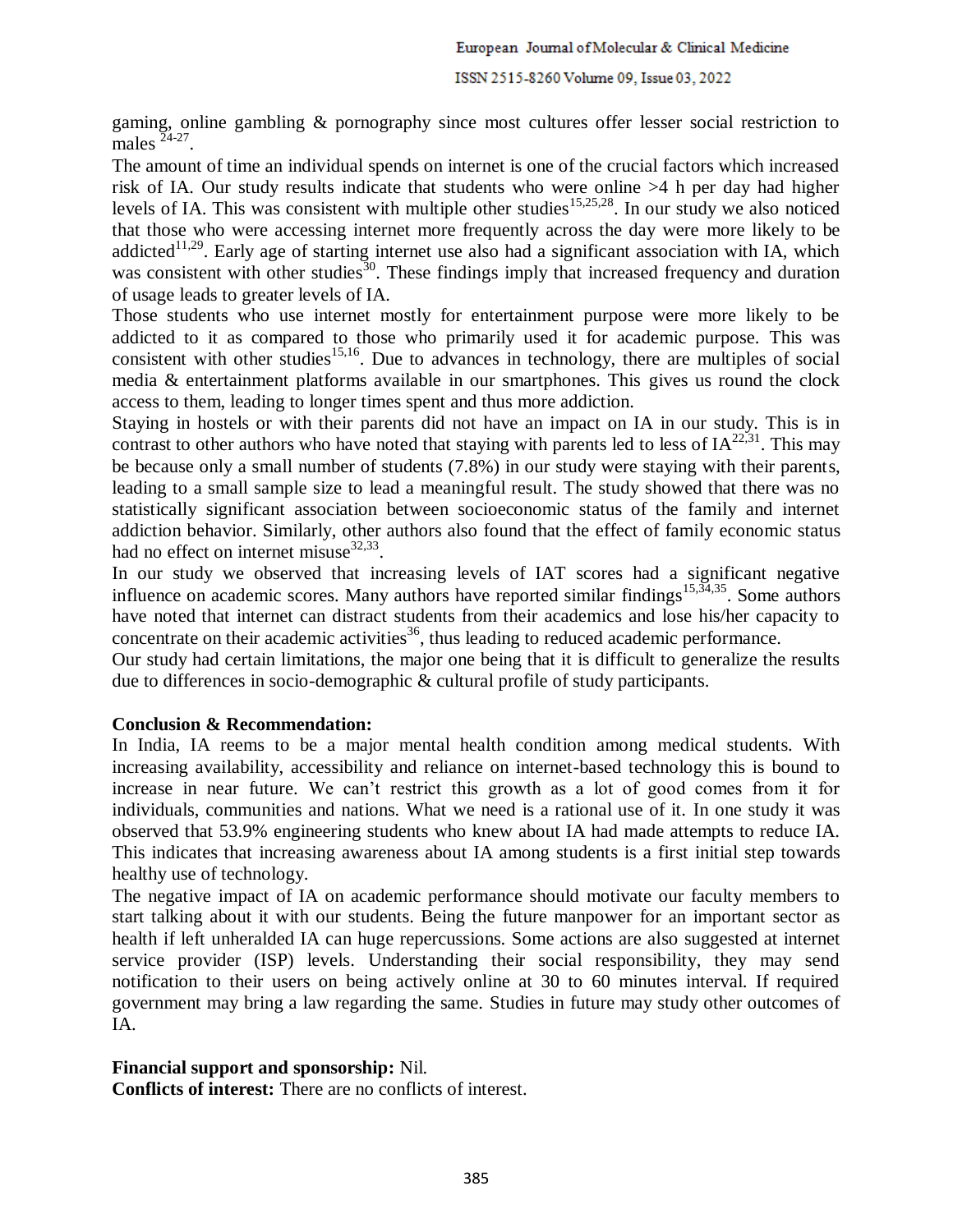### **References**

- 1. Kuss DJ, Griffiths MD, Karila L, Billieux J. Internet addiction: A systematic review of epidemiological research for the last decade. Curr Pharm Des 2014;20:4026-52.
- 2. Goldberg I. Internet Addiction. [Internet]. 1996 [cited on 2016 Mar 01] Available from: URL://http: //wwwusr.rider.edu/~suler/psycyber/supportgp. Html
- 3. Liu T, Potenza MN. Problematic Internet use: clinical implications. CNS Spectr 2007;12(6):453–66.
- 4. Pies R. Should DSM-V designate" Internet addiction" a mental disorder? Psychiatry (Edgmont) 2009;6(2).31–7.
- 5. Block JJ. Issues for DSM-V: Internet Addiction. Am J Psychiatry 2008;165(3):306–7.
- 6. Hollander E, Kim S, Zohar J. OCSDs in the forthcoming DSM-V. CNS Spectr 2007;12(5):320–3.
- 7. Young KS. Caught in the net: How to recognise the signs of internet addiction and a winning strategy for recovery: John Wiley & Sons; 1998.
- 8. Young KS [webpage on the Internet]. Internet addiction: symptoms, evaluation, and treatment. innovations in clinical practice. In Vande Creek L, Jackson T, editors. Innovations in Clinical Practice: A Source Book (Vol. 17; pp. 19–31). Sarasota, FL: Professional Resource Press;1999:1-17. Available from: http://treatmentcenters.com/downloads/internet-addiction.pdf.
- 9. Young, K. S. (1996). Internet Addiction: The Emergence of a New Clinical Disorder Cyber Psychology & Behavior,1,237-244. doi.org/10.1089/cpb.1998.1.23.
- 10. Widyanto L, McMurran M. The psychometric properties of the internet addiction test. Cyber-psychology & Behavior 2004; 7(4):443-450.
- 11. Krishnamuthy S. Internet Addiction: Prevalence and risk factors: A cross sectional study among college students in Bengaluru, the Silicon Valley of India. Indian J Public Health 2015;59(2):115-21.
- 12. Aboujaoude E, Koran LM, Gamel N, Large MD, Serpe RT. Potential markers for problematic internet use: a telephone survey of 2,513 adults. CNS Spectr. 2006;11(10);750–755.
- 13. Niemz K, Griffiths M, Banyard P. Prevalence of pathological Internet use among university students and correlations with self-esteem, the General Health Questionnaire (GHQ), and disinhibition. CyberpsycholBehav. 2005;8(6):562–570.
- 14. Johansson A, Götestam KG. Internet addiction: characteristics of a questionnaire and prevalence in Norwegian youth (12–18 years). Scand J Psychol. 2004;45(3): 223–229.
- 15. Asokan, A.G., Varghese, V.A. and Rajeev, A., 2019. Internet addiction among medical students and its impact on academic performance: an Indian study. J Med Sci Clin Res, 7(3), pp.670-676.
- 16. Sharma A, Sahu R, Kasar PK, Sharma R. Internet addiction among professional courses students: A study from central India. Int J Med Sci Public Health 2014;3:1069-73.
- 17. Bahrainian SA, Alizadeh KH, Raeisoon MR, Gorji OH, Khazaee A. Relationship of internet addiction with self-esteem and depression in university students. J Prev Med Hyg 2014;55:86-9.
- 18. Ghamari F, Mohammadbeigi A, Mohammadsalehi N, Hashiani AA. Internet addiction and modeling its risk factors in medical students, Iran. Indian J Psychol Med 2011;33:158-62.
- 19. Tsimtsiou Z, Haidich AB, Spachos D, Kokkali S, Bamidis P, Dardavesis T, et al. Internet addiction in Greek medical students: An online survey. Acad Psychiatry 2015;39:300-4.